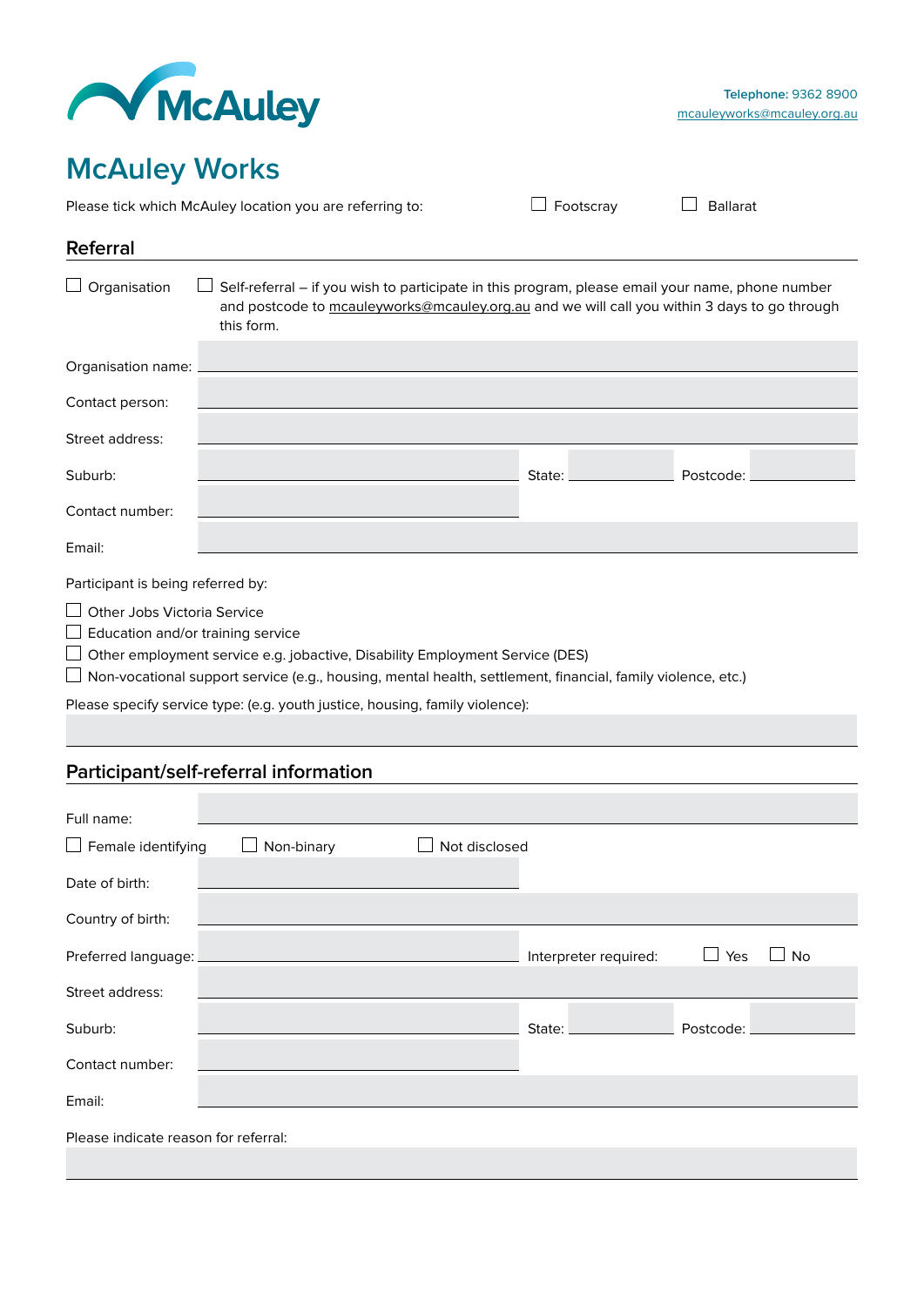## **Family information**

| Do they have children? (Include age/s of children)                                                                                                      |       | Yes | No        |  |  |  |  |  |
|---------------------------------------------------------------------------------------------------------------------------------------------------------|-------|-----|-----------|--|--|--|--|--|
|                                                                                                                                                         |       |     |           |  |  |  |  |  |
|                                                                                                                                                         |       |     |           |  |  |  |  |  |
|                                                                                                                                                         |       |     |           |  |  |  |  |  |
| Are they the primary care giver?                                                                                                                        |       | Yes | No        |  |  |  |  |  |
| <b>Consent for referral</b>                                                                                                                             |       |     |           |  |  |  |  |  |
| (Please provide written, digitally signed, or email/text trails that outline clients given consent as verbal consent<br>on its own is not satisfactory) |       |     |           |  |  |  |  |  |
| Has the participant OR their parent/guardian (if aged <18) consented to this referral?                                                                  |       | Yes | No        |  |  |  |  |  |
| Has the participant consented to the provision of their personal details (above)?                                                                       | Yes   | No  |           |  |  |  |  |  |
|                                                                                                                                                         |       |     |           |  |  |  |  |  |
| Participant signature:                                                                                                                                  | Date: |     |           |  |  |  |  |  |
| Further information required                                                                                                                            |       |     |           |  |  |  |  |  |
|                                                                                                                                                         |       |     |           |  |  |  |  |  |
| $\left[\bigcap\right]$ Please attach any MARAM documentation to referral email.                                                                         |       |     |           |  |  |  |  |  |
| Have they engaged with the McAuley Works program previously?                                                                                            |       | Yes | No        |  |  |  |  |  |
| Have they experienced family violence?                                                                                                                  |       | Yes | <b>No</b> |  |  |  |  |  |
| Please specify details of current risk, any recent incidents, IVO, safety plan etc.:                                                                    |       |     |           |  |  |  |  |  |
|                                                                                                                                                         |       |     |           |  |  |  |  |  |
|                                                                                                                                                         |       |     |           |  |  |  |  |  |
|                                                                                                                                                         |       |     |           |  |  |  |  |  |
|                                                                                                                                                         |       |     |           |  |  |  |  |  |
|                                                                                                                                                         |       |     |           |  |  |  |  |  |
| Overview of current housing (temporary accommodation, stable housing, private rental, refuge etc.):                                                     |       |     |           |  |  |  |  |  |
|                                                                                                                                                         |       |     |           |  |  |  |  |  |
|                                                                                                                                                         |       |     |           |  |  |  |  |  |
|                                                                                                                                                         |       |     |           |  |  |  |  |  |
| What is the visa status? (temporary visa, student/partner visa, permanent resident, working rights etc.):                                               |       |     |           |  |  |  |  |  |
|                                                                                                                                                         |       |     |           |  |  |  |  |  |
| Please specify visa category:                                                                                                                           |       |     |           |  |  |  |  |  |
|                                                                                                                                                         |       |     |           |  |  |  |  |  |
| IJΙ<br>Please attach a copy of the visa to referral email.                                                                                              |       |     |           |  |  |  |  |  |
| Do they receive any income support from Centrelink?                                                                                                     |       | Yes | <b>No</b> |  |  |  |  |  |
|                                                                                                                                                         |       |     |           |  |  |  |  |  |
|                                                                                                                                                         |       |     |           |  |  |  |  |  |